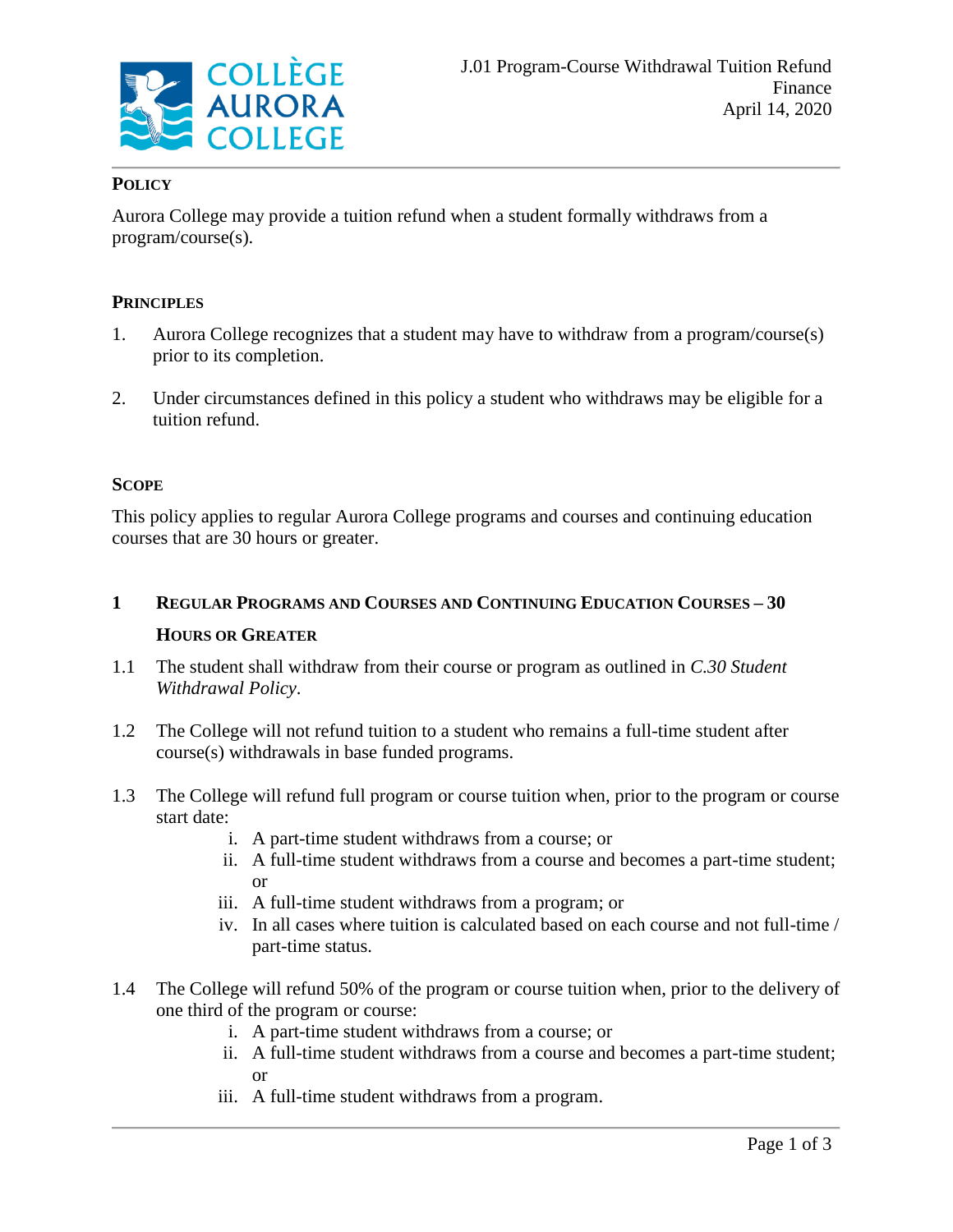

- 1.5 The College will not refund tuition to a student who withdraws from a program or course after one third of the program or course delivery.
- 1.6 A student who is registered in a program or course which is being delivered by Aurora College through an agreement with another post-secondary institution, trade organization or other accrediting body may be required to comply with the tuition refund policy of the organization with which the College is partnered.
- 1.7 Upon the recommendation of the Vice President, Community and Extensions or the Vice President, Education and Training, the President will designate programs or courses for which no refund is granted or for which exceptions may be granted.

# **2 CONTINUING EDUCATION COURSES – LESS THAN 30 HOURS**

2.1 The terms and conditions for tuition refunds for Continuing Education Courses that are less than 30 hours in length may vary depending on the course and will be stated on the course application form.

## **3 GENERAL**

- 3.1 Tuition refunds will first be applied to outstanding student debt.
- 3.2 Where tuition is paid to the College by a sponsoring agency, the tuition refund will be issued to the sponsoring agency.

### **SUPPORTING PROCEDURES, FORMS, AND RULES**

The Director of Finance / Chief Financial Officer in consultation with the Vice President, Student Affairs (or their designees) are responsible for managing the supporting procedures, forms, and rules for this policy.

### **RELATED POLICIES**

*C.30 Student Withdrawal Policy*

### **RELATED AURORA COLLEGE BYLAWS**

None